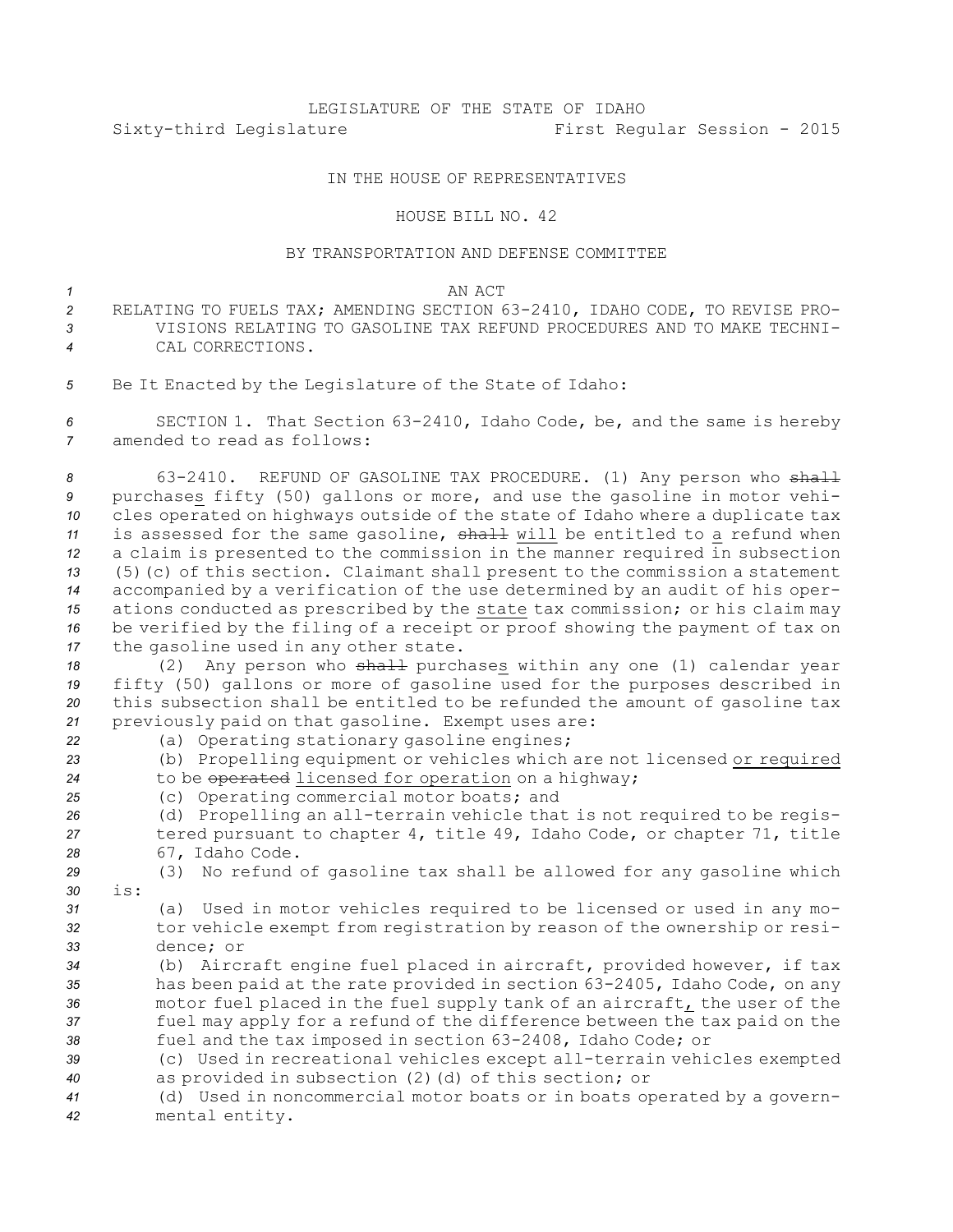(4) Any licensed distributor paying the gasoline tax and/or aircraft engine fuel tax to the state of Idaho erroneously shall be allowed <sup>a</sup> credit or refund of the amount of tax paid by him if <sup>a</sup> written claim for credit or re- fund is filed with the commission within three (3) years after the date those taxes were paid. Such credit or refund shall include interest at the rate es- tablished in section 63-3045, Idaho Code, computed from the date taxes to be refunded or credited were paid to the commission.

 (5) (a) All claims for refund of gasoline taxes arising under subsec- tion (1), (2) or (3)(b) of this section shall may be filed separately or in conjunction with the claimant's income tax return due pursuant to chapter 30, title 63, Idaho Code. When filed in conjunction with the income tax return, the refund will be <sup>a</sup> refundable credit to income tax. 13 The gasoline tax refund claimed shall must be for tax paid on gasoline actually purchased during the taxable year to which the income tax re- turn relates. The gasoline tax refund due shall will be offset against any other taxes, penalties or interest due before any balance is re- funded by the commission to the claimant. Subject to <sup>a</sup> limitation as to the amount of refund to be claimed as the commission may provide by rule, **19** refund claims may be submitted and paid on a for any period not greater 20 than one (1) year or less than one (1) month<del>ly basis and reconciled on</del> the income tax return when it is filed.

- *<sup>22</sup>* (b) If <sup>a</sup> claimant is not required to file an income tax return, the *<sup>23</sup>* refund claim shall be made claimant will file claims using <sup>a</sup> calen-*<sup>24</sup>* dar year filing cycle on forms and in the manner as the commission may *<sup>25</sup>* provide. The refund claim shall relate to must be for taxes paid on *<sup>26</sup>* gasoline actually purchased in the calendar year preceding the filing 27 and the refund claim shall will be due on or before the fifteenth day of *<sup>28</sup>* April 15 following the close of the calendar year. Refund claims may be *<sup>29</sup>* submitted and paid for any period not greater than one (1) year or less *30* than one (1) month.
- *31* (c) Claims for refunds under subsection (1) or (2) of this section *<sup>32</sup>* shall be filed in the manner prescribed in section 63-3072, Idaho Code. *33* Such credit or refund shall include interest at the rate established in *<sup>34</sup>* section 63-3045, Idaho Code, computed from sixty (60) days following 35 the later of the due date of the claimed refund under subsection (5) 36 paragraph (a) or  $(5)$  (b) of this subsection or the filing of the claim. 37 No refund shall will be paid under this section unless a written claim *38* for such refund has been filed with the commission within three (3) *<sup>39</sup>* years after the due date, including extensions, of the income tax return *<sup>40</sup>* in regard to which the claim relates or the due date of the claim estab-*<sup>41</sup>* lished in paragraph (b) of this subsection (5).
- *<sup>42</sup>* (d) The commission may require that all claims be accompanied by the *<sup>43</sup>* original signed invoice or invoices issued to the claimant, showing the *<sup>44</sup>* total amount of gasoline on which <sup>a</sup> refund is claimed and the reason, the *<sup>45</sup>* amount of the tax and any additional information required by the commis-*<sup>46</sup>* sion. Each separate delivery shall constitute <sup>a</sup> purchase and <sup>a</sup> separate *<sup>47</sup>* invoice shall be prepared, at least in duplicate, to cover the delivery. *<sup>48</sup>* All invoices, except those prepared by <sup>a</sup> computer or similar machine, *<sup>49</sup>* shall be prepared in ink or double-spaced carbon shall be used between *<sup>50</sup>* the original and first duplicate.